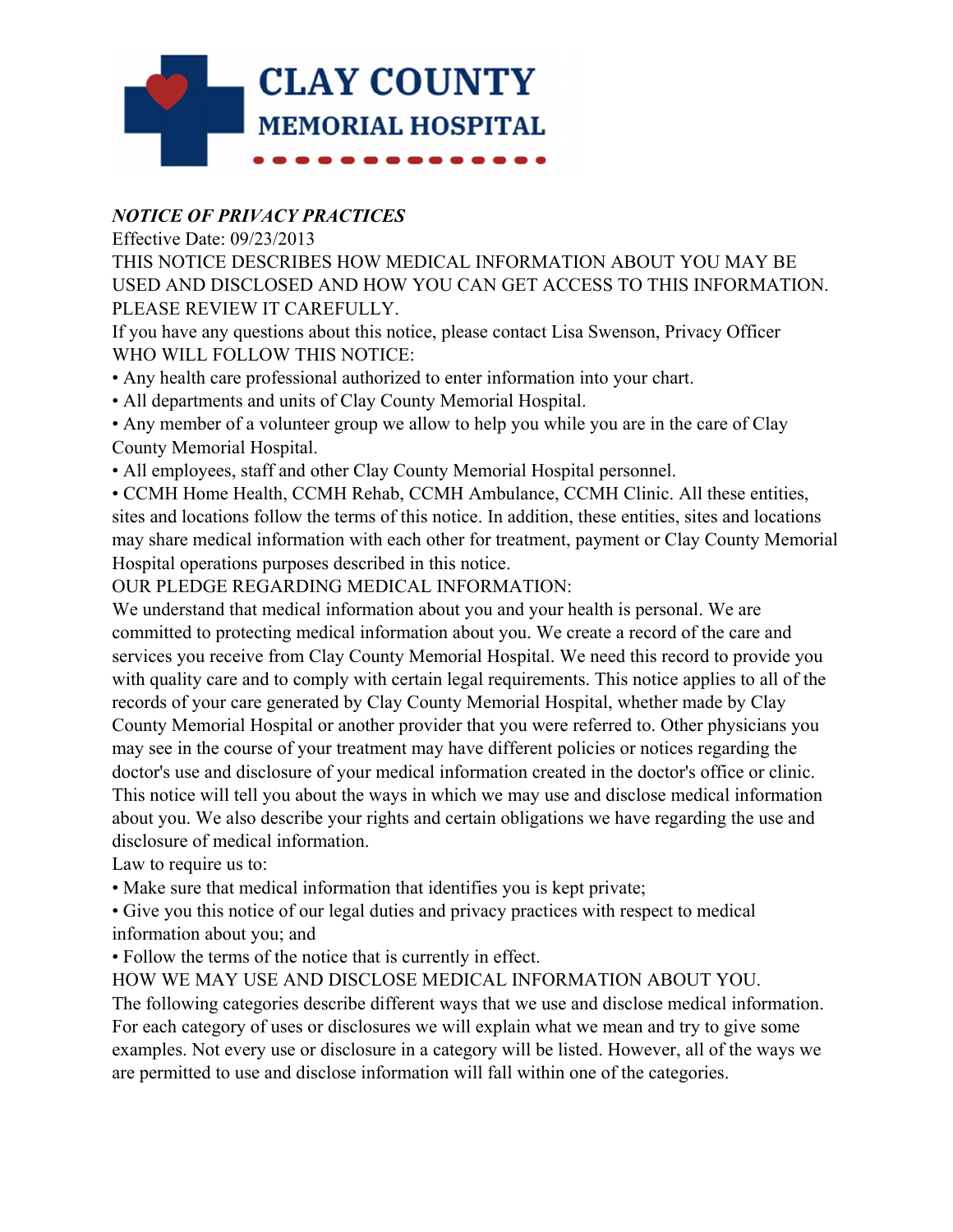• FOR TREATMENT We may use medical information about you to provide you with medical treatment or services. We may disclose medical information about you to doctors, nurses, technicians, medical students, or other hospital personnel who are involved in taking care of you service. For example, a doctor treating you for a broken leg may need to know if you have diabetes because diabetes may slow the healing process. In addition, the doctor may need to tell the dietitian if you have diabetes so that we can arrange for appropriate meals. Different departments of the hospital also may share medical information about you in order to coordinate the different things you need, such as prescriptions, lab work and x-rays. We also may disclose medical information about you to people outside the hospital who may be involved in your medical care after you leave the hospital, such as family members, clergy or others we use to provide services that are part of your care.

• FOR PAYMENT We may use and disclose medical information about you so that the treatment and services you receive at Clay County Memorial Hospital may be billed to and payment may be collected from you, an insurance company or a third party. For example, we may need to give your health care information about treatment you received at the Clay County Memorial Hospital so your health plan will pay us or reimburse you for the care. We may also tell your health plan about a treatment or service you are going to receive to obtain prior approval or to determine whether your plan will cover the treatment.

• FOR HEALTH CARE OPERATIONS We may use and disclose medical information about you for Clay County Memorial Hospital operations. These uses and disclosures are necessary to run Clay County Memorial Hospital and make sure that all of our patients receive quality care. For example, we may use medical information to review our treatment and services and to evaluate the performance of our staff in caring for you. We may also combine medical information about many patients to decide what additional services the Clay County Memorial Hospital should offer, what services are not needed, and whether certain new treatments are effective. We may also disclose information to doctors, nurses, technicians, medical students, and other Clay County Memorial Hospital personnel for review and learning purposes. We may also combine the medical information we have with medical information from other health providers to compare how we are doing and see where we can make improvements in the care and services we offer. We may remove information that identifies you from this set of medical information so others may use it to study health care and health care delivery without learning who the specific patients are.

• APPOINTMENT REMINDERS We may use and disclose medical information to contact you as a reminder that you have an appointment for medical care.

• TREATMENT ALTERNATIVES We may use and disclose medical information to tell you about or recommend possible treatment options or alternatives that may be of interest to you.

• HEALTH-RELATED BENEFITS and SERVICES We may use and disclose medical information to tell you about health-related benefits or services that may be of interest to you.

• FUNDRAISING ACTIVITIES We may use medical information about you to contact you in an effort to raise money for Clay County Memorial Hospital and its operations. We may disclose medical information to a foundation related to the Clay County Memorial Hospital so that the foundation may contact you in raising money for Clay County Memorial Hospital. We only would release contact information; such as your name, address and phone number and the dates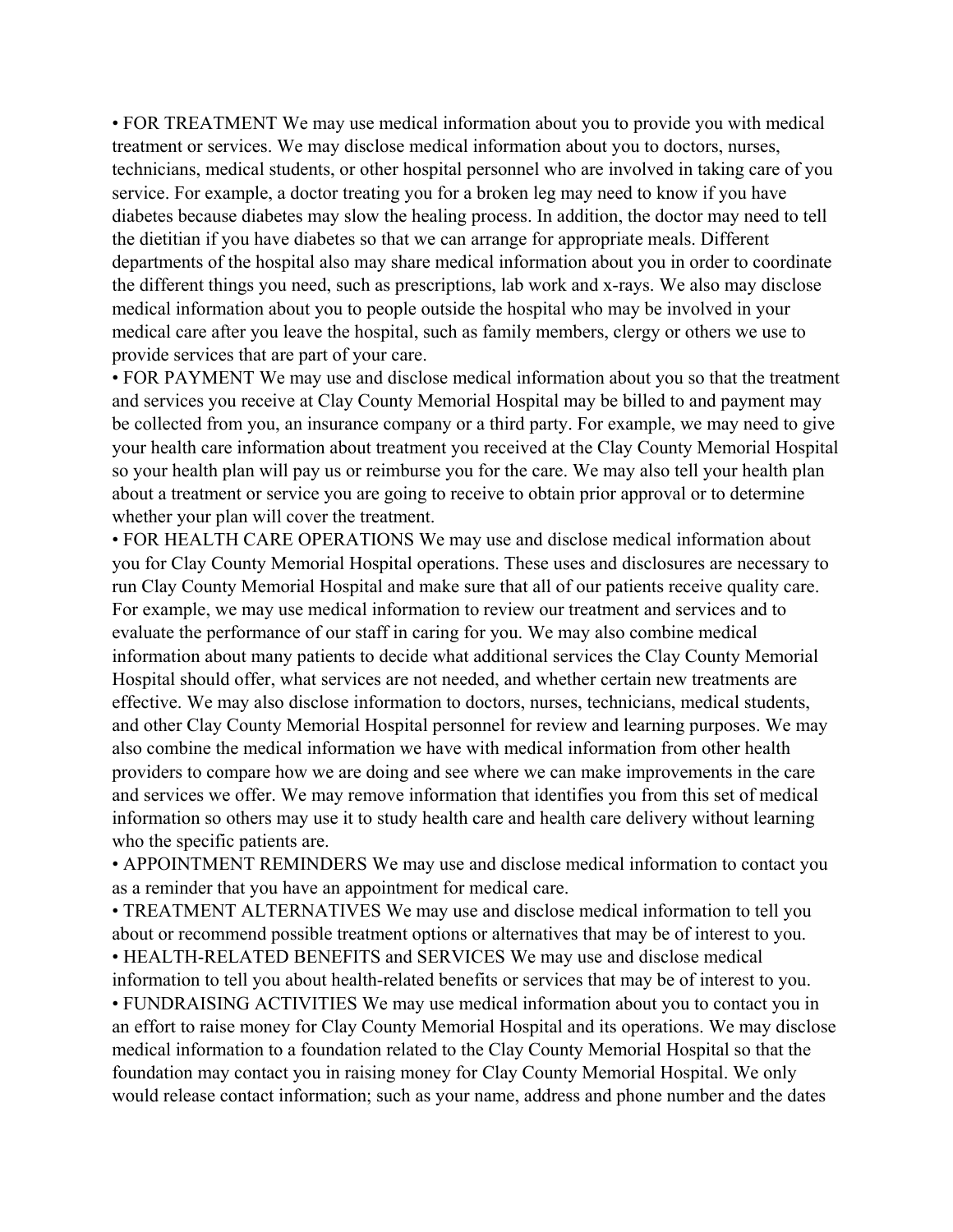you received treatment or services at Clay County Memorial Hospital. If you do not want the Clay County Memorial Hospital to contact you for fundraising efforts, you have the right to optout of such communications.

• INDIVIDUALS INVOLVED IN YOUR CARE OR PAYMENT FOR YOUR CARE We may release medical information about you to a friend or family member who is involved in your medical care. We may also give information to someone who helps pay for your care. In addition, we may disclose medical information about you to an entity assisting in a disaster relief effort so that your family can be notified about your condition, status and location.

• RESEARCH Under certain circumstances, we may use and disclose medical information about you for research purposes. For Example, a research project may involve comparing the health and recovery of all patients who received one medication to those who received another, for the same condition. All research projects, however, are subject to a special approval process. This process evaluates a proposed research project and its use of medical information, trying to balance the research needs with patients' need for privacy of their medical information. Before we use or disclose medical information for research, the project will have been approved through this research approval process, but we may, however, disclose medical information about you to people preparing to conduct a research project, for example, to help them look for patients with specific medical needs, so long as the medical information they review does not leave the Clay County Memorial Hospital. We will almost always ask for your specific permission if the researcher will have access to your name, address or other information that reveals who you are, or will be involved in your care with Clay County Memorial Hospital.

• AS REQUIRED BY LAW We will disclose medical information about you when required to do so by federal, state or local law.

• TO AVERT A SERIOUS THREAT TO HEALTH OR SAFETY We may use and disclose medical information about you when necessary to prevent a serious threat to your health and safety or the health and safety of the public or another person. Any disclosure, however, would only be to someone able to help prevent the threat.

## SPECIAL SITUATIONS

• ORGAN AND TISSUE DONATION If you are an organ donor, we may release medical information to organizations that handle organ procurement or organ, eye or tissue transplantation or to an organ donation bank, as necessary to facilitate organ or tissue donation and transplantation.

• WORKERS' COMPENSATION We may release medical information about you for workers' compensation or similar programs. These programs provide benefits for work-related injuries or illness.

• PUBLIC HEALTH RISKS We may disclose medical information about you for public health activities. These activities generally include the following:

- To prevent or control disease, injury or disability;
- To report births and deaths;
- To report child/adult abuse or neglect;
- To report reactions to medications or problems with products;
- To notify people of recalls of products they may be using;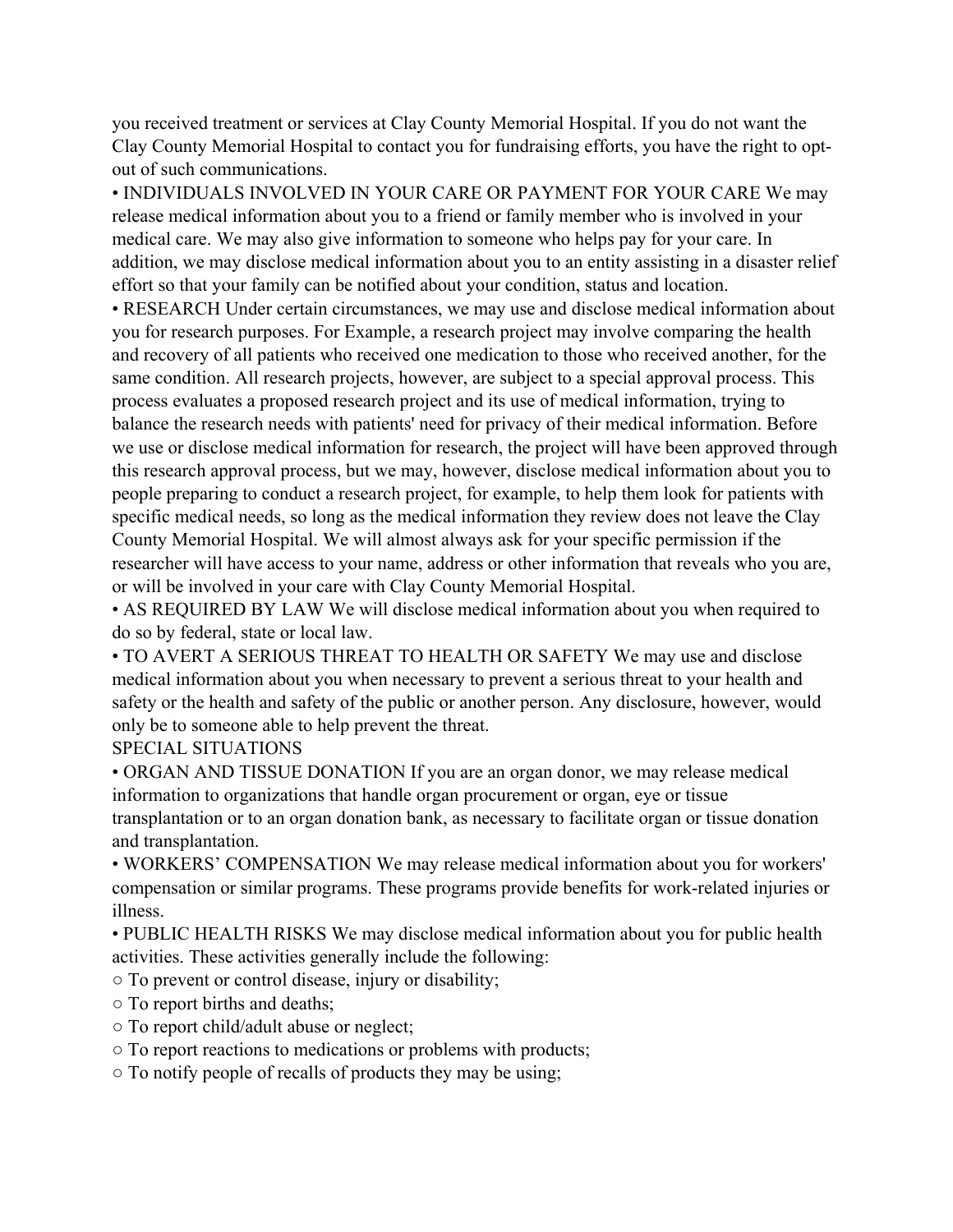○ To notify a person who may have been exposed to a disease or may be at risk for contracting or spreading a disease or condition;

○ To notify the appropriate government authority if we believe a patient has been the victim of abuse, neglect or domestic violence. We will only make this disclosure if you agree or when required or authorized by law;

• HEALTH OVERSIGHT ACTIVITIES We may disclose medical information to a health oversight agency for activities authorized by law. These oversight activities include, for example, audits, investigations, inspections, and licensure. These activities are necessary for the government to monitor the health care system, government programs, and compliance with civil rights laws.

• LAWSUITS AND DISPUTES If you are involved in a lawsuit or a dispute, we may disclose medical information about you in response to a court or administrative order. We may also disclose medical information about you in response to a subpoena, discovery request, or other lawful process by someone else involved in the dispute, but only if efforts have been made to tell you about the request or to obtain an order protecting the information requested.

• Law Enforcement. We may release medical information if asked to do so by a law enforcement official:

○ In response to a court order, subpoena, warrant, summons or similar process;

○ To identify or locate a suspect, fugitive, material witness, or missing person;

○ About the victim of a crime if, under certain limited circumstances, we are unable to obtain the person's agreement;

○ About a death we believe may be the result of criminal conduct;

○ About criminal conduct at Clay County Memorial Hospital;

○ In emergency circumstances to report a crime; the location of the crime or victims; or the identity, description or location of the person who committed the crime.

• CORONERS, MEDICAL EXAMINERS AND FUNERAL DIRECTORS We may release medical information to a coroner or medical examiner. This may be necessary, for example, to identify a deceased person or determine the cause of death. We may also release medical information about patients of CLAY COUNTY MEMORIAL HOSPITAL to funeral directors as necessary to carry out their duties.

• NATIONAL SECURITY AND INTELLIGENCE ACTIVITIES We may release medical information about you to authorized federal officials for intelligence, counterintelligence, and other national security activities authorized by law.

• PROTECTIVE SERVICES FOR THE PRESIDENT AND OTHERS We may disclose medical information about you to authorized federal officials so they may provide protection to the President, other authorized persons or foreign heads of state or conduct special investigations.

• INMATES If you are an inmate of a correctional institution or under the custody of a law enforcement official, we may release medical information about you to the correctional institution or law enforcement official. This release would be necessary (1) for the institution to provide you with health care; (2) to protect your health and safety or the health and safety of others; or (3) for the safety and security of the correctional institution.

• OTHER Other uses and disclosures not described in the CCMH Notice of Privacy Practices will be made only with your authorization.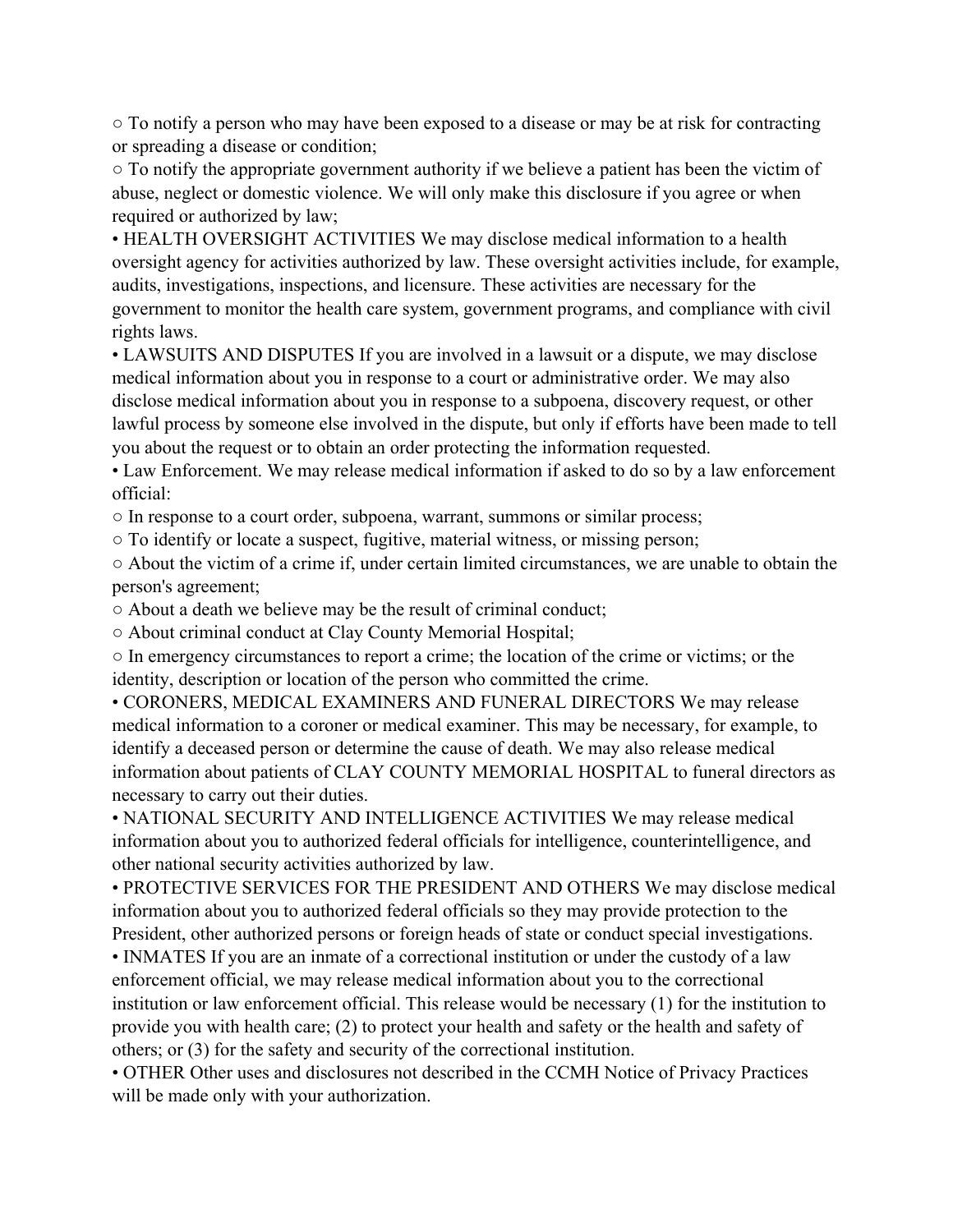## CERTAIN DISCLOSURE REQUIREMENTS

The following uses and disclosures require an authorization from you:

• Most uses and disclosures of psychotherapy notes;

• Uses and disclosures of protected health information for marketing purposes;

• Disclosures that constitute a sale of protected health information.

YOUR RIGHTS REGARDING MEDICAL INFORMATION ABOUT YOU

You have the following rights regarding medical information we maintain about you:

• RIGHT TO INSPECT AND COPY You have the right to inspect and copy medical information that may be used to make decisions about your care. Usually, this includes medical and billing records, but does not include psychotherapy notes.

To inspect and copy medical information that may be used to make decisions about you, you must submit your request in writing to the privacy officer. If you request a copy of the information, we may charge a fee for the costs of copying, mailing or other supplies associated with your request.

We may deny your request to inspect and copy in certain very limited circumstances. If you are denied access to medical information, you may request that the denial be reviewed. Another licensed health care professional chosen by Clay County Memorial Hospital will review your request and the denial. The person conducting the review will not be the person who denied your request. We will comply with the outcome of the review.

• RIGHT TO AMEND If you feel that medical information we have about you is incorrect or incomplete, you may ask us to amend the information. You have the right to request an amendment for as long as the information is kept by or for the Clay County Memorial Hospital. To request an amendment, your request must be made in writing and submitted to the privacy officer. In addition, you must provide a reason that supports your request.

We may deny your request for an amendment if it is not in writing or does not include a reason to support the request. In addition, we may deny your request if you ask us to amend information that:

○ Was not created by us, unless the person or entity that created the information is no longer available to make the amendment;

○ Is not part of the medical information kept by or for the Clay County Memorial Hospital;

○ Is not part of the information which you would be permitted to inspect and copy;

○ Is accurate and complete.

• RIGHT TO AN ACCOUNTING OF DISCLOSURES You have the right to request an "accounting of disclosures." This is a list of the disclosures we made of medical information about you.

To request this list or accounting of disclosures, you must submit your request in writing to the privacy officer. Your request must state a time period, which may not be longer than six years and may not include dates before January 1, 2003. Your request should indicate in what form you want the list (for example, on paper, electronically). The first list you request within a 12 month period will be free. For additional lists, we may charge you for the costs of providing the list. We will notify you of the cost involved and you may choose to withdraw or modify your request at that time before any costs are incurred.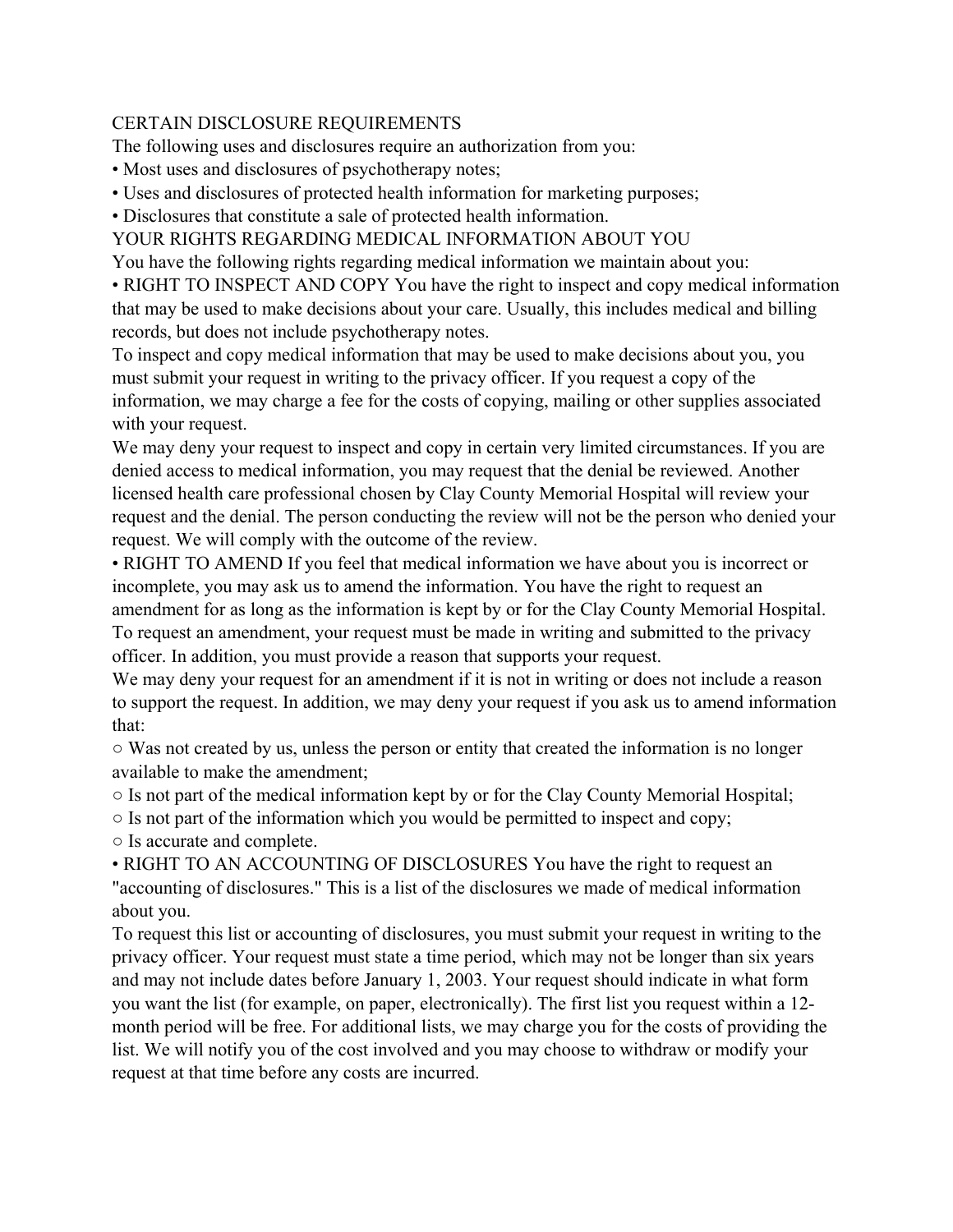• RIGHT TO BE NOTIFIED FOLLOWING BREACH OF UNNSECURED PHI You have the right to be notified following a breach of your unsecured protected health information. • RIGHT TO REQUEST RESTRICTIONS You have the right to request a restriction or limitation on the medical information we use or disclose about you for treatment, payment or health care operations. You also have the right to request a limit on the medical information we disclose about you to someone who is involved in your care or the payment for your care, like a family member or friend. For example, you could ask that we not use or disclose information about care you had.

We are not required to agree to your request. If we do agree, we will comply with your request unless the information is needed to provide you emergency treatment.

To request restrictions, you must make your request in writing to the privacy officer. In your request, you must tell us (1) what information you want to limit; (2) whether you want to limit our use, disclosure or both; and (3) to whom you want the limits to apply, for example, disclosures to your spouse.

You also have the right to restrict certain disclosures of protected health information to your health plan, if you pay out-of-pocket in full for the healthcare items or services for which you desire the restriction. You must make the request at the time the services are performed and payment in full is made.

• RIGHT TO REQUEST CONFIDENTIAL COMMUNICATIONS You have the right to request that we communicate with you about medical matters in a certain way or at a certain location. For example, you can ask that we only contact you at work or by mail.

To request confidential communications, you must make your request in writing to the privacy officer. We will not ask you the reason for your request. We will accommodate all reasonable requests. Your request must specify how or where you wish to be contacted.

• RIGHT TO A PAPER COPY OF THIS NOTICE You have the right to a paper copy of this notice. You may ask us to give you a copy of this notice at any time. Even if you have agreed to receive this notice electronically, you are still entitled to a paper copy of this notice.

You may obtain a copy of this notice at our website, www.ccmhospital.com

To obtain a paper copy of this notice, contact Lisa Swenson, Compliance/Privacy Officer CHANGES TO THIS NOTICE

• We reserve the right to change this notice. We reserve the right to make the revised or changed notice effective for medical information we already have about you as well as any information we receive in the future. We will post a copy of the current notice in the waiting room. The notice will contain on the first page, in the top right-hand corner, the effective date. In addition, each time you register at the front desk for treatment or health care services as an inpatient or outpatient, we will offer you a copy of the current notice in effect.

## COMPLAINTS

• If you believe your privacy rights have been violated, you may file a complaint with the Clay County Memorial Hospital or with the Secretary of the Department of Health and Human Services. To file a complaint with the Clay County Memorial Hospital, contact:

Lisa Swenson, Compliance Officer

Clay County Memorial Hospital

310 W. South Street